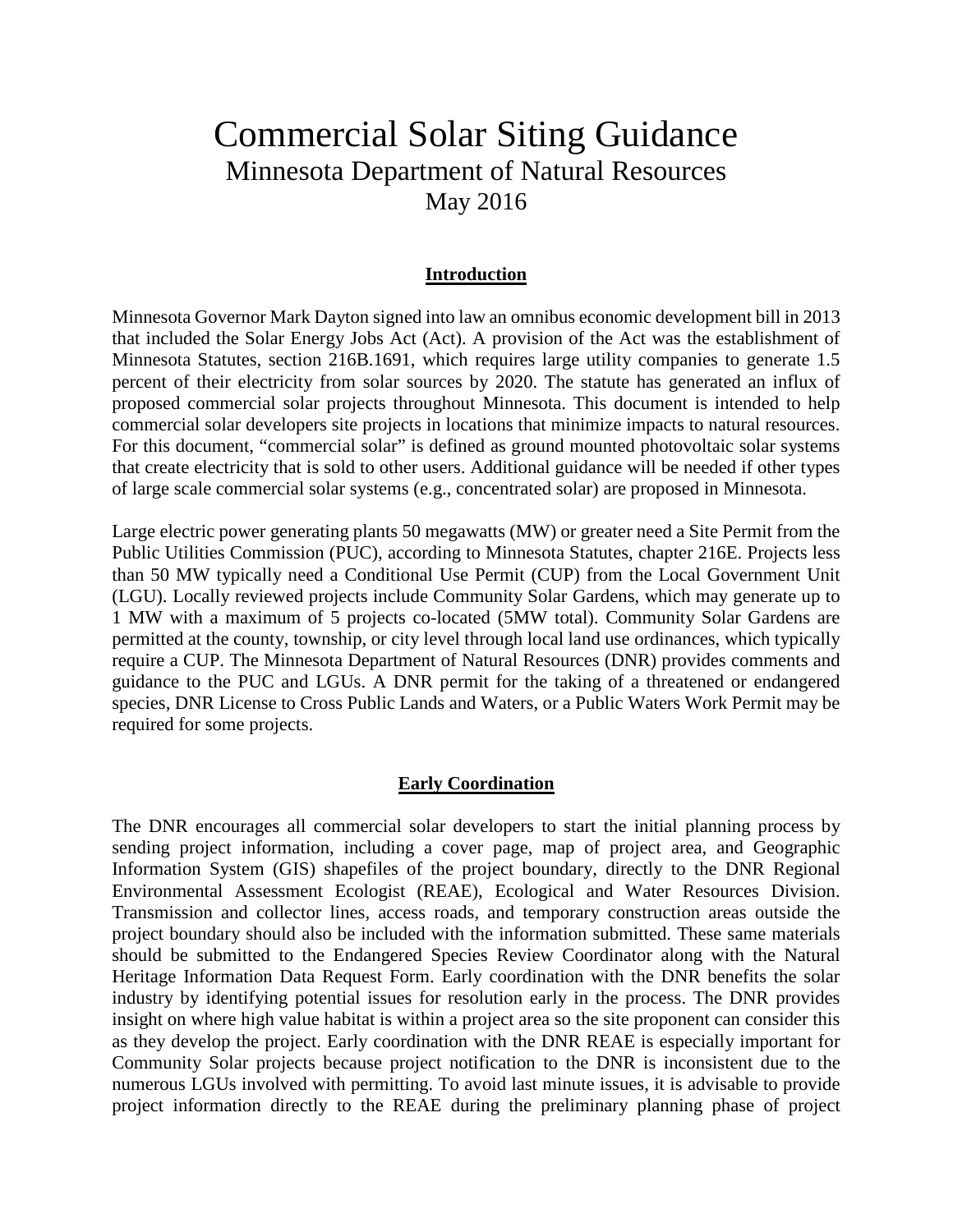development. Please contact the DNR REAE if you have questions or need additional information about siting commercial solar projects. The DNR REAE's address, email, and phone numbers can be accessed on the DNR website at:

[http://www.dnr.state.mn.us/eco/ereview/erp\\_regioncontacts.html.](http://www.dnr.state.mn.us/eco/ereview/erp_regioncontacts.html) Further coordination should also occur with the United States Fish and Wildlife Service (USFWS) concerning federally-listed species, bald eagles, and conservation easements.

# **Identification of High Value Resources**

Identification of high value resources early in the process allows the developer and the DNR to work together to avoid and minimize potential impacts. Potential impacts include effects to native prairie, wetlands, state-listed species, or other valuable resources. The DNR can provide a preliminary review concerning high value resources prior to the developer acquiring or leasing the site. The preliminary review will help developers pursue sites that will be easier to develop and permit due to proper siting that avoids natural resource impacts.

The DNR has identified the following high value resources that should be identified and considered during project development.

#### **Rare Species and Native Plant Communities**

Minnesota endangered species law (Minnesota Statutes, section 84.0895) and associated rules (Minnesota Rules, parts 6212.1800 to 6212.2300 and 6134) prohibit the taking of endangered or threatened species without a takings permit. "Taking" for animals includes pursuing, capturing, or killing; and for plants includes picking, digging, or destroying. Surveys for rare species may be required to determine if the proposed project would result in a taking. Project planning timelines should take into account that some species can only be surveyed at specific times of the year.

Issues concerning rare features should be identified and resolved early in the siting process. To receive information regarding rare features and species in the vicinity of the proposed project, the developer should submit a completed Natural Heritage Information System (NHIS) Data Request Form [\(http://files.dnr.state.mn.us/eco/nhnrp/nhis\\_data\\_request.pdf\)](http://files.dnr.state.mn.us/eco/nhnrp/nhis_data_request.pdf). The Natural Heritage Review will identify known occurrences of rare plants, animals, and native plant communities near the project boundary. Please note that some NHIS data is available as GIS shapefiles and can be downloaded at no cost from the Minnesota Geospatial Commons at [http://gisdata.mn.gov.](http://gisdata.mn.gov/) These include the following shapefiles: DNR Native Plant Communities, Calcareous Fens, and Minnesota Biological Survey (MBS) Sites of Biodiversity Significance. The DNR recommends avoidance of these significant natural areas and encourages the use of this data to identify areas within a project boundary that would not be appropriate for development. Please contact the Endangered Species Review Coordinator at 651-259-5109 for more information about the Natural Heritage Review process.

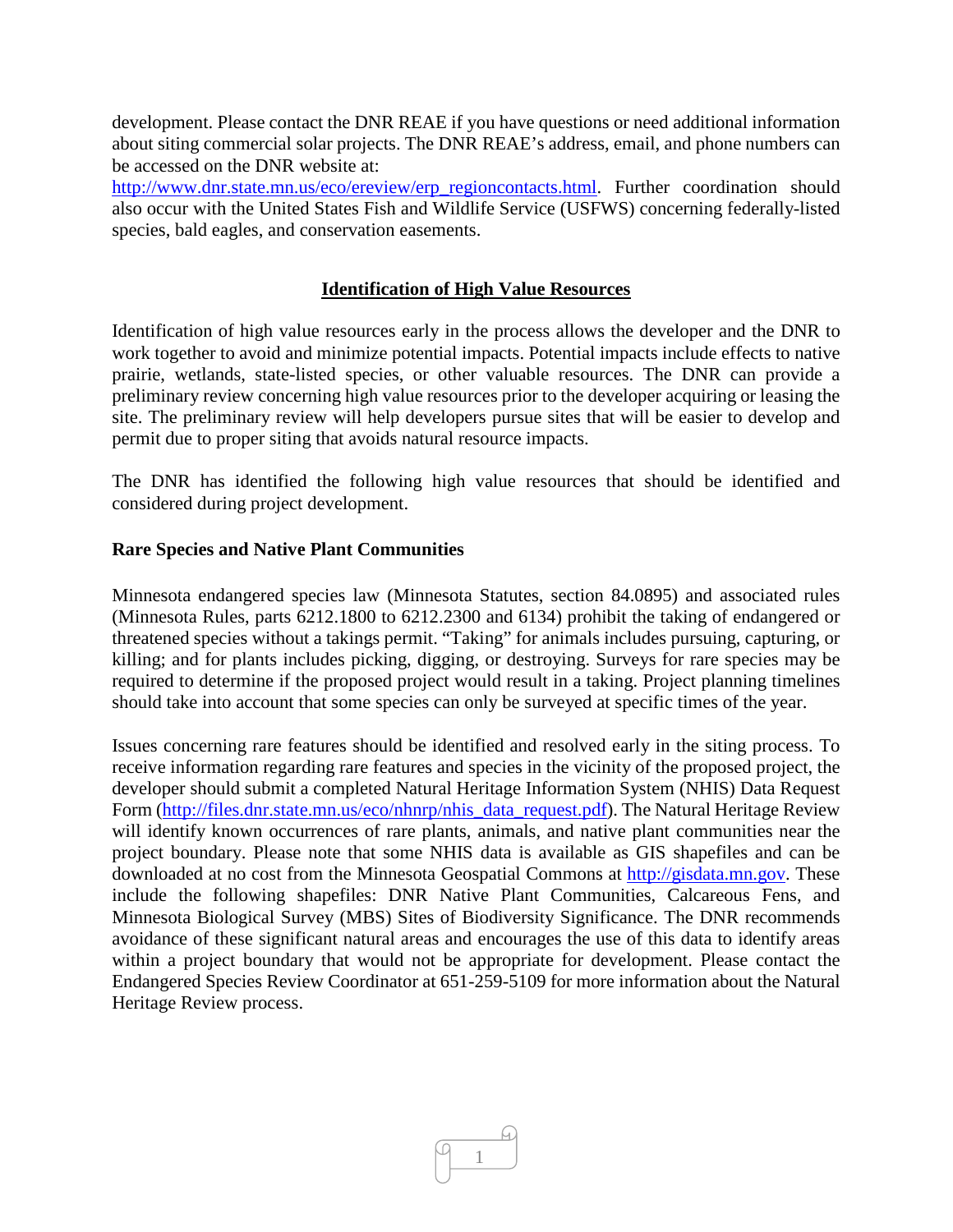# **Native Prairie**

Given the rarity of native prairies, and the potential for state-listed species and other Species in Greatest Conservation Need (SGCN) to occur within native prairie habitat, the DNR recommends avoidance of all native prairie remnants. If avoidance is not feasible, rare species surveys may be required and will need to be coordinated with the DNR Endangered Species Review Coordinator (651-259-5109). The USFWS should also be contacted for their recommendations regarding native prairie.

Native prairie is grassland that has never been plowed and contains plant species representative of prairie habitats. In the mid-1800s, eighteen million acres of prairie covered Minnesota. Since then, more than 99% of native prairie has been destroyed, and the 1% that remains consists mostly of widely scattered fragments that are surrounded by agriculture and development. Due to the loss of this once widespread habitat, many species found only in prairie have become rare; more than onethird of Minnesota's endangered, threatened, and special concern species are dependent on the remaining small fragments of prairie.

Project proposers are encouraged to use the data collected by the Minnesota Biological Survey (MBS) as an initial screen to identify known locations of native prairie. DNR Native Prairies are available as GIS shapefiles that can be downloaded at no cost from the Minnesota Geospatial Commons webpage at: [https://gisdata.mn.gov.](https://gisdata.mn.gov/) However, because this information is not based on a comprehensive inventory, there is the potential for native prairie to exist in the project area that is not included in these data sets. To better understand the potential impacts to native prairie and state-listed species, all grasslands or pasturelands within the project boundary that have not been previously plowed and that could be slated for development, including access roads and utilities, should be assessed by a qualified botanist or plant ecologist for the existence of remnant prairie. The DNR maintains a list of surveyors (available from the Endangered Species Review Coordinator) who are considered qualified to perform rare species surveys in Minnesota. Having a plant surveyor from this list perform the native prairie assessment will ensure that the surveyor will be able to obtain a collection permit if rare plant surveys are also needed. The DNR should be contacted to discuss potential surveyors, survey protocol, and other requirements before any work is initiated.

#### **Wildlife Action Network, Minnesota Wildlife Action Plan**

The Wildlife Action Network is composed of mapped terrestrial and aquatic habitats, buffers, and connectors that represent a diversity of quality habitats that support SGCN. SGCN are defined as native animals whose populations are rare, declining, or vulnerable to decline and are below levels desirable to ensure their long-term health and stability. Also included are species for which Minnesota has a stewardship responsibility.

The Wildlife Action Network is made up of mapped habitat representing viable or persistent populations and "richness hotspots" of SGCN. Added to this information are other data on the relative condition of habitat including spatially prioritized and connected Sites of Biodiversity Significance, Lakes of Biological Significance, and Streams with "exceptional" Indices of Biological Integrity. The network is largely based on ground‐truthed mapped habitats that

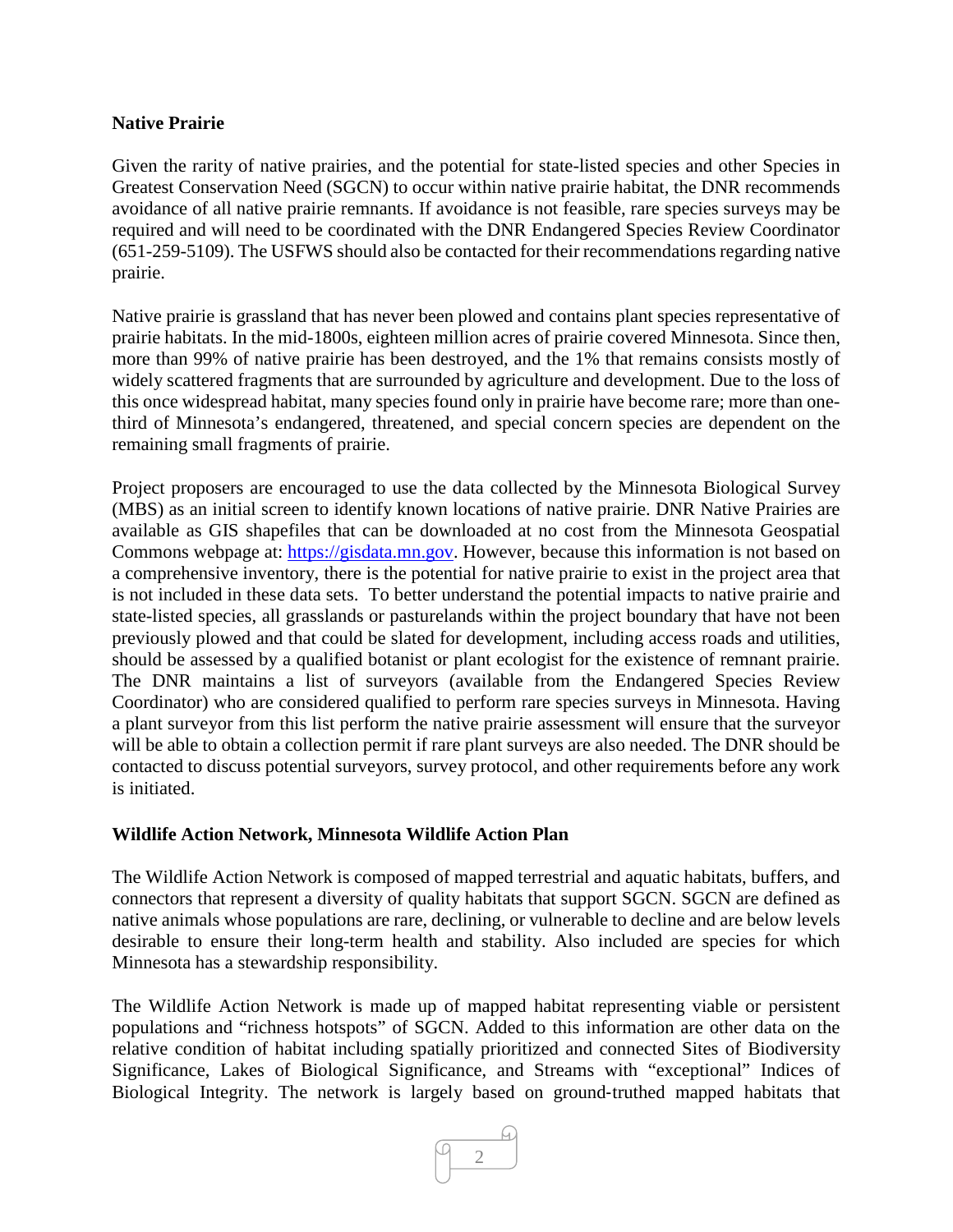represent a diversity of quality habitats that contain populations of SGCN. Consideration should be given to projects or activities that could result in the loss, degradation or fragmentation of habitat within the Wildlife Action Network. Habitat loss has been identified as a significant factor to SGCN population declines. The list of SGCN is available at: [http://www.dnr.state.mn.us/cwcs/index.html.](http://www.dnr.state.mn.us/cwcs/index.html) Detailed information concerning the richness hotspots and high value habitats that should be reviewed and considered during project development can be located on the DNR website.

# **Lakes, Wetlands, Streams and Rivers**

Statewide and local government shoreland standards provide for the orderly development and protection of Minnesota's shoreland areas (lakes, wetlands, streams, and rivers). Local government floodplain standards promote public health, safety and general welfare, in accordance with state and federal regulations. The LGU should be contacted by the developer regarding local shoreland and floodplain ordinances and their application to a proposed solar development. Local floodplain ordinances would not allow solar structures and related infrastructure within the "floodway" portion of the floodplain.

If your project site is located within the Lower St. Croix Scenic Riverway or Mississippi River Corridor Critical Area then you should contact the LGU for requirements associated with these areas. Additional information on these areas can be viewed at the following websites: [http://www.dnr.state.mn.us/waters/watermgmt\\_section/wild\\_scenic/wsrivers/stcroix\\_lower.html](http://www.dnr.state.mn.us/waters/watermgmt_section/wild_scenic/wsrivers/stcroix_lower.html) and [http://www.dnr.state.mn.us/waters/watermgmt\\_section/critical\\_area/index.html.](http://www.dnr.state.mn.us/waters/watermgmt_section/critical_area/index.html)

Project developers crossing (over, under, or across) any DNR administered state land or public water with any utility (power or transmission lines) need to apply for a DNR License to Cross Public Lands and Waters (Minnesota Statutes, section 84.415). Information and details on how to apply for a License to Cross can be found at: [http://www.dnr.state.mn.us/permits/utility\\_crossing/index.html.](http://www.dnr.state.mn.us/permits/utility_crossing/index.html)

For detailed information on where public waters are located in a project area, visit the following web site and click on the Public Waters Inventory (PWI) Maps Download link: [http://www.dnr.state.mn.us/waters/watermgmt\\_section/pwi/maps.html.](http://www.dnr.state.mn.us/waters/watermgmt_section/pwi/maps.html)

Minnesota Geospatial Commons [\(https://gisdata.mn.gov/](https://gisdata.mn.gov/)) contains numerous GIS layers that can be downloaded and used to identify recreational areas including: State Lands Administered by the DNR or by counties; Scientific and Natural Area Units; Boundaries; Publicly Accessible State Wildlife Management Areas; State Forest Statutory Boundaries and Management Units; State Parks, Recreation Areas, and Waysides; State Trails of Minnesota; Public Water Access Sites in Minnesota; and State Aquatic Management Area Acquisitions.

Minnesota Statutes, section 103G.245, subdivision 1, indicates that a DNR Public Waters Work Permit is needed to change or diminish the course, current, or cross section of public waters by filling, excavating, or placing materials in or on the bed of public waters. Minnesota Rules, part 6115.0170, subpart 37 defines a structure as any building, footing, foundation, slab, roof, boathouse, deck, wall, dock, bridge, culvert, or any other object extending over or under, anchored

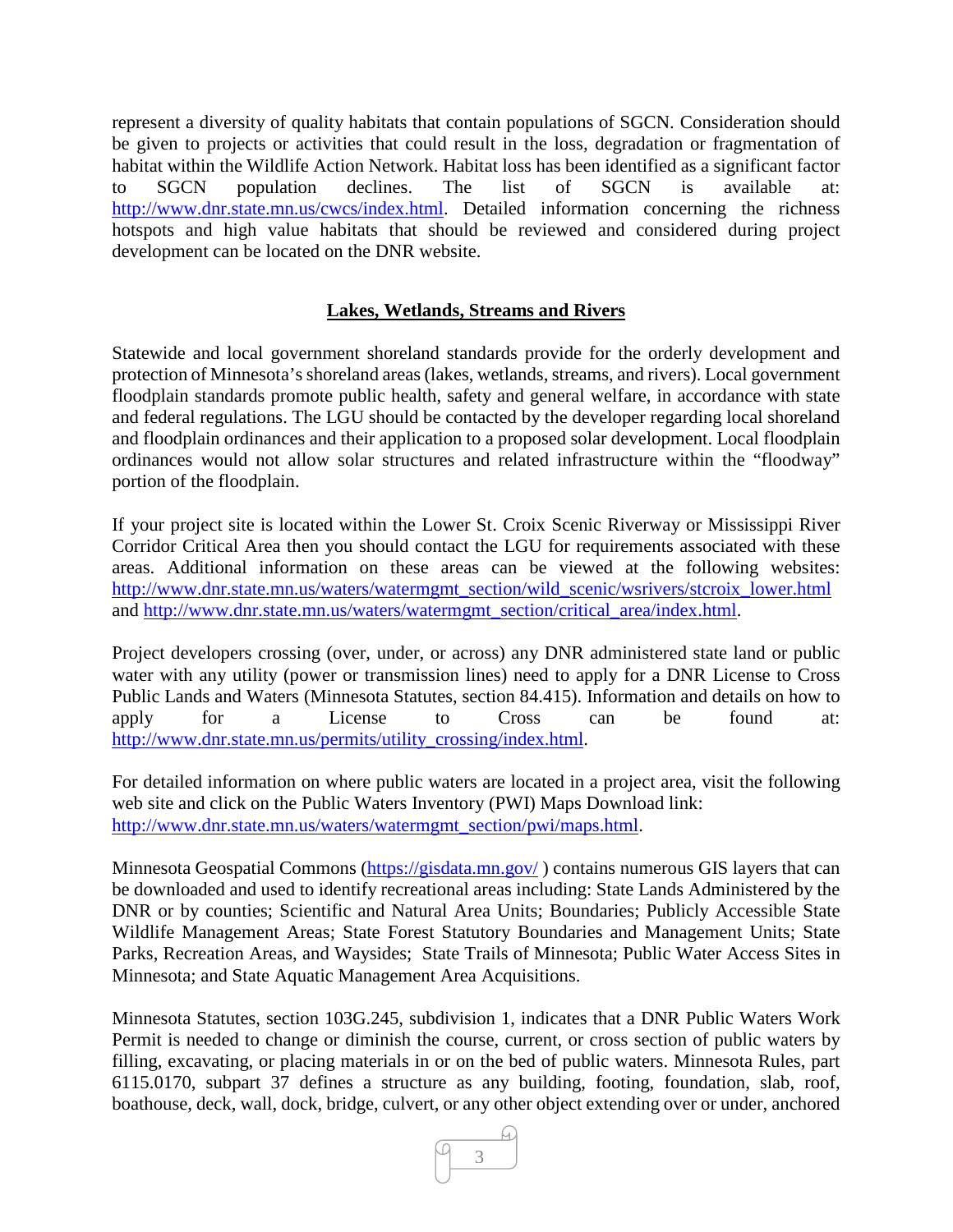to, or attached to the bed or bank of a public water. A public water work permit is required for the placement of posts or other structures in public waters. Additional information concerning the public waters work permit process can be found at: [http://www.dnr.state.mn.us/permits/water/index.html.](http://www.dnr.state.mn.us/permits/water/index.html)

The Minnesota Wetland Conservation Act (WCA) regulates wetland draining and filling and essentially covers all wetlands that are not listed as public waters. The definition of "fill" under the WCA generally excludes posts and pilings or structures traditionally built on pilings. However, posts and pilings are regulated as fill if they bring the wetland into a nonaquatic use or have the effect of significantly altering the wetland's function and value. To the extent that solar panels constructed on posts or pilings in a wetland will adversely affect wetland vegetation through shading or maintenance needs or impact wildlife, particularly bird use of wetlands, solar installations may be regulated under the WCA. As a regulated activity, such projects would be required to demonstrate that wetland impacts have been avoided and minimized to the extent practicable and to compensate for any unavoidable impacts by restoring or creating other wetlands or by purchasing banked wetland mitigation credits.

The DNR recommends that lakes, wetlands, streams, and floodplain be avoided in order to minimize project impacts. Avoiding these resources will reduce permitting costs and minimize damage to site infrastructure from flooding and ice damage.

The practice of surrounding natural wetlands with panels is not recommended as it will negatively impact wildlife use of the wetland. Some species will avoid the wetlands due to the structures, glare, vehicular traffic, and human disturbance.

# **Large Block Habitats**

Large blocks of habitat (grassland or forest) can provide an increased diversity of species, higher species populations, and more resilient and complex ecological communities. A large block of habitat is a function of both acres and shape of the patch. Larger round or square blocks provide interior habitat that is more isolated from noise, pollution, parasitic birds, and predators associated with habitat edges. Locating solar projects in large blocks of forested or grassland habitat causes habitat loss and fragmentation that is detrimental to area-sensitive species. For example, habitat fragmentation is associated with decreases in population size and nesting success for area-sensitive species.

Large blocks (>40 acres) of grassland habitat in the project area should be identified. In many instances, blocks of grassland habitat will be in restored prairie, Conservation Reserve Program, Conservation Reserve Enhancement Program, or in conservation easements. The DNR recommends avoiding large blocks of grassland habitat during the solar siting process.

Forest interior habitat should be identified during project development. Forest interior habitat supports nesting and migratory stopover areas for area-sensitive species. Research suggests that area sensitive species tend to use forested areas at least 330 feet from the edge of the patch. The edge of the patch is where a break in the forest canopy occurs. Protecting interior habitat is important due to loss of this resource from habitat conversion for farming, transmission lines,

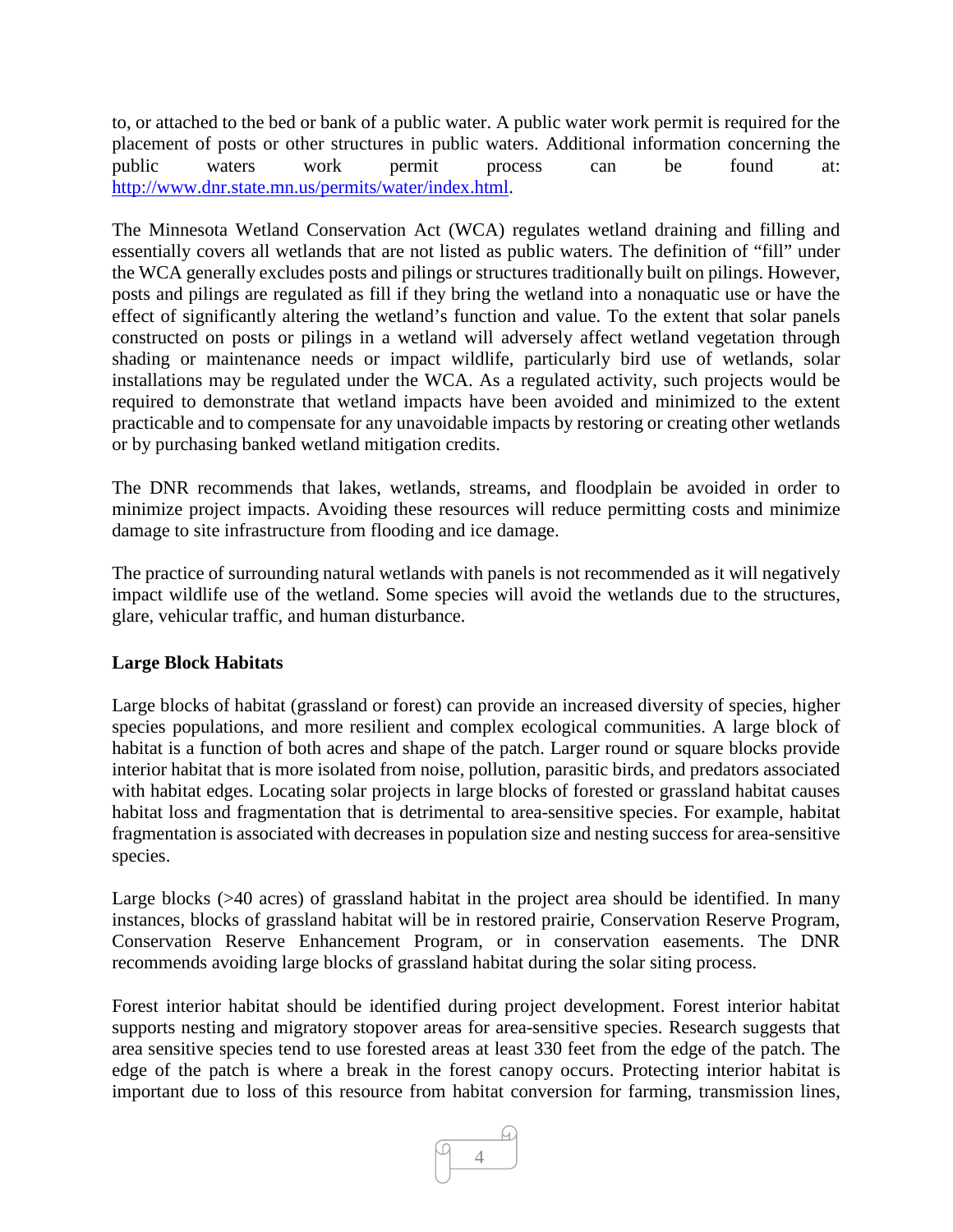pipelines, roads, other forms of development, and potentially solar projects. Fragmenting forest interior can result in a loss of habitat for area-sensitive species. The deforested area and extended fragmentation effects result in less desirable plant communities, increased levels of invasive species, changes to avian and predator species composition and populations, nest parasitism, and behavior changes. The DNR recommends avoiding forest interior habitat during the solar siting process.

For both large blocks of grassland and forest habitat, it is also recommended that wildlife corridors, areas that provide a natural corridor for wildlife to travel between habitats, be preserved and avoided. Maintaining wildlife corridors benefits species diversity and reduces fragmentation effects on species.

# **Public Conservation and Recreation Lands**

Public lands provide a multitude of recreational opportunities such as fishing, hunting, hiking, biking, bird watching, camping, boating, swimming, and educational opportunities. Public lands also provide a wide diversity of habitat that supports hundreds of species including birds, bats, amphibians, insects, and plants.

During early project planning, the developer should identify federal, state, and local government lands in and within 1/4 mile of the project area boundary using existing geographical information from the DNR, USFWS, and local governments. Minnesota Outdoor Recreation System Units (Minnesota Statutes, chapter 86A, Outdoor Recreation System) include state parks, state recreation areas, state trails, state scientific and natural areas, state wilderness areas, state forests, state wild & scenic rivers, state water access sites, state wildlife management areas, aquatic management areas, state historic sites, and other units should be identified. State water trail campsites, rest areas, and portages should also be identified even though they are not included in Minnesota Statutes, chapter 86A. Federal Waterfowl Production Areas and refuges, national parks, county trails and parks, other public lands, and private conservation lands should also be identified.

It is the DNR's responsibility to seek avoidance, minimization, and mitigation for potential impacts to Minnesota Outdoor Recreation System Units. In addition, the DNR recommends further avoidance in order to minimize indirect wildlife and recreational impacts. The DNR may provide additional recommendations concerning wildlife or recreational resources near DNR administered lands based on a project-by-project review. State, federal, and non-profit conservation groups have expended a considerable amount of time and money to acquire and manage these properties for the conservation of natural resources and recreational use by the public. Minnesota Geospatial Commons [\(https://gisdata.mn.gov\)](https://gisdata.mn.gov/) contains numerous GIS layers that can be downloaded and used to identify recreational areas including: State Lands Administered by the DNR or by counties; Scientific and Natural Area Units; Publicly Accessible State Wildlife Management Areas; State Forest Statutory Boundaries and Management Units; State Parks, Recreation Areas, and Waysides; State Trails of Minnesota; Public Water Access Sites in Minnesota; and State Aquatic Management Area Acquisitions.

Minnesota Rules, part 7850.4400, subpart 1 include a list of prohibited sites where no large electric power generating plant may be located. Large electric power generating plants are defined as

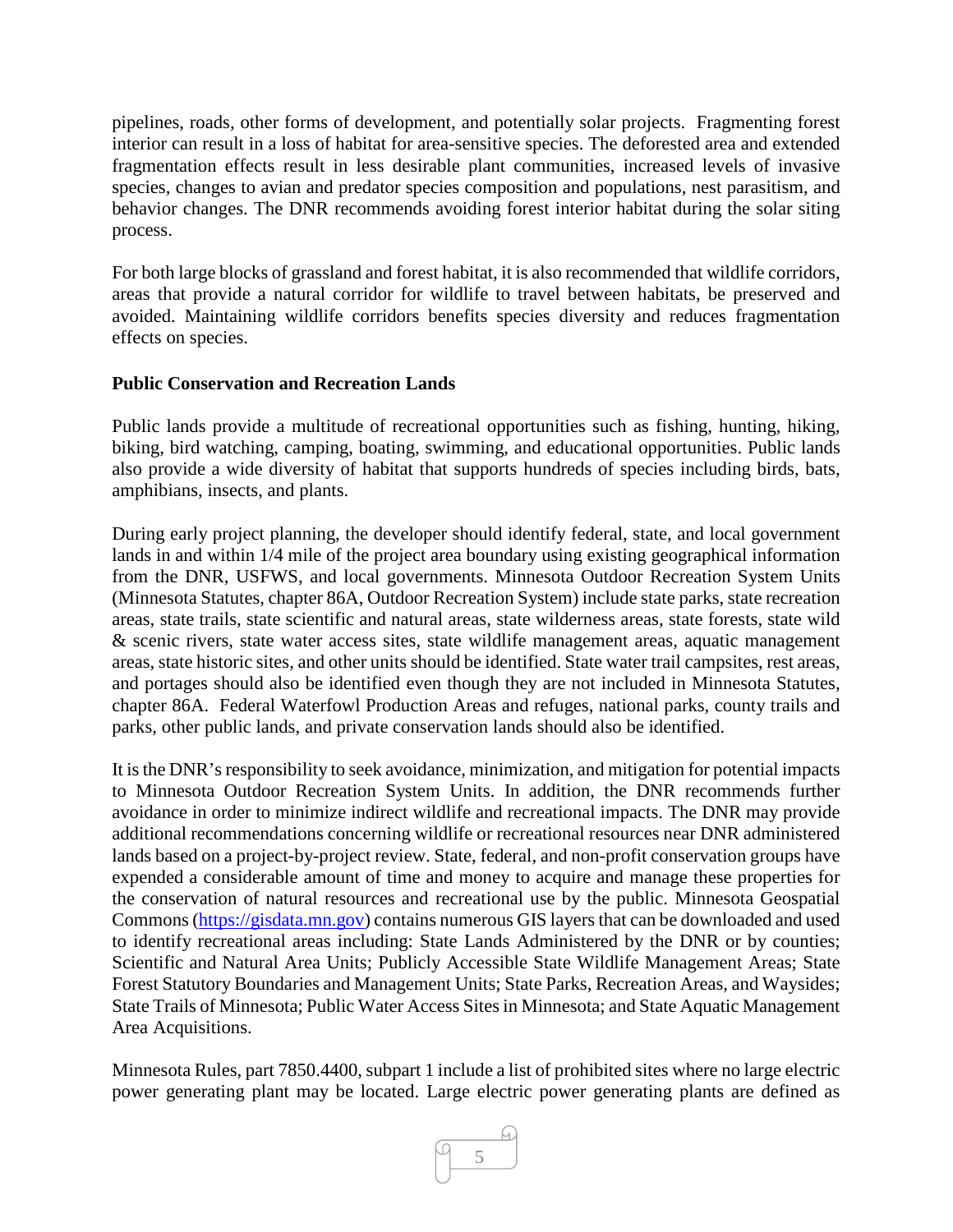capable of operation at a capacity of 50 MW or greater (Minnesota Rules, part 4400.0200, subpart 10). The prohibited sites include: national parks; national historic sites and landmarks; national historic districts; national wildlife refuges; national monuments; national wild, scenic, and recreational rivers and their land use districts; state wild, scenic, and recreational rivers and their land use districts; state parks; nature conservancy preserves; state scientific and natural areas; and state and national wilderness areas.

Minnesota Rules, part 7850.4400, subpart 3 includes a list of site exclusions when alternative sites exist. No large electric power generating plant may be located in any of the following areas unless there is no feasible and prudent alternative. Economic considerations alone do not justify approval of these areas. The areas include: state registered historic sites; state historic districts; state wildlife management areas; county parks; metropolitan parks; designated state and federal recreational trails; designated trout streams; and the rivers identified in Minnesota Statutes, section 85.32, subdivision 1.

"School trust land" means land granted by the United States for use of schools within each township, swampland granted to the state, and internal improvement land that are reserved for permanent school fund purposes under the Minnesota Constitution, article XI, section 8, and land exchanged, purchased, or granted to the Permanent School Fund. Permanent university fund lands were granted to Minnesota by the United States for use and support of a state university. The DNR manages the trust lands for maximum long-term economic return under sound natural resource and conservation practices. Potential exists to locate solar projects on trust lands in order to generate income. For more information about school trust lands go to: [http://www.dnr.state.mn.us/aboutdnr/school\\_lands/index.html.](http://www.dnr.state.mn.us/aboutdnr/school_lands/index.html)

In general, developers should avoid DNR administered lands. Potential exceptions are trust lands and disturbed lands. Disturbed lands could include poorly reclaimed mine sites or other degraded areas. The DNR will review trust lands and disturbed lands on a project-by-project basis to determine if solar development is appropriate for the site. The DNR review will include identification of potential impacts to state-listed species, sites of biodiversity, wetlands, and other significant resources that may not be compatible with solar development. The value of mineral resources and other uses of the property will also be considered during the review.

Additional restrictions to development could also occur due to deed and funding restrictions that apply to certain parcels of DNR administered lands or to areas under easement.

# **Properties in Government Programs or with Conservation Easements**

Solar projects are prohibited in Reinvest in Minnesota, DNR Native Prairie Bank, and Forest Legacy easements. The easement language prohibits the development of new structures within the area under easement. USFWS or private conservation easements may also have prohibitions on structures and should be reviewed with the holder of the easement. Statewide GIS (shapefiles) information on the location of Native Prairie Bank easements in relation to a project boundary can be requested from the Scientific and Natural Areas Program at: [http://www.dnr.state.mn.us/prairierestoration/prairiebank.html.](http://www.dnr.state.mn.us/prairierestoration/prairiebank.html)

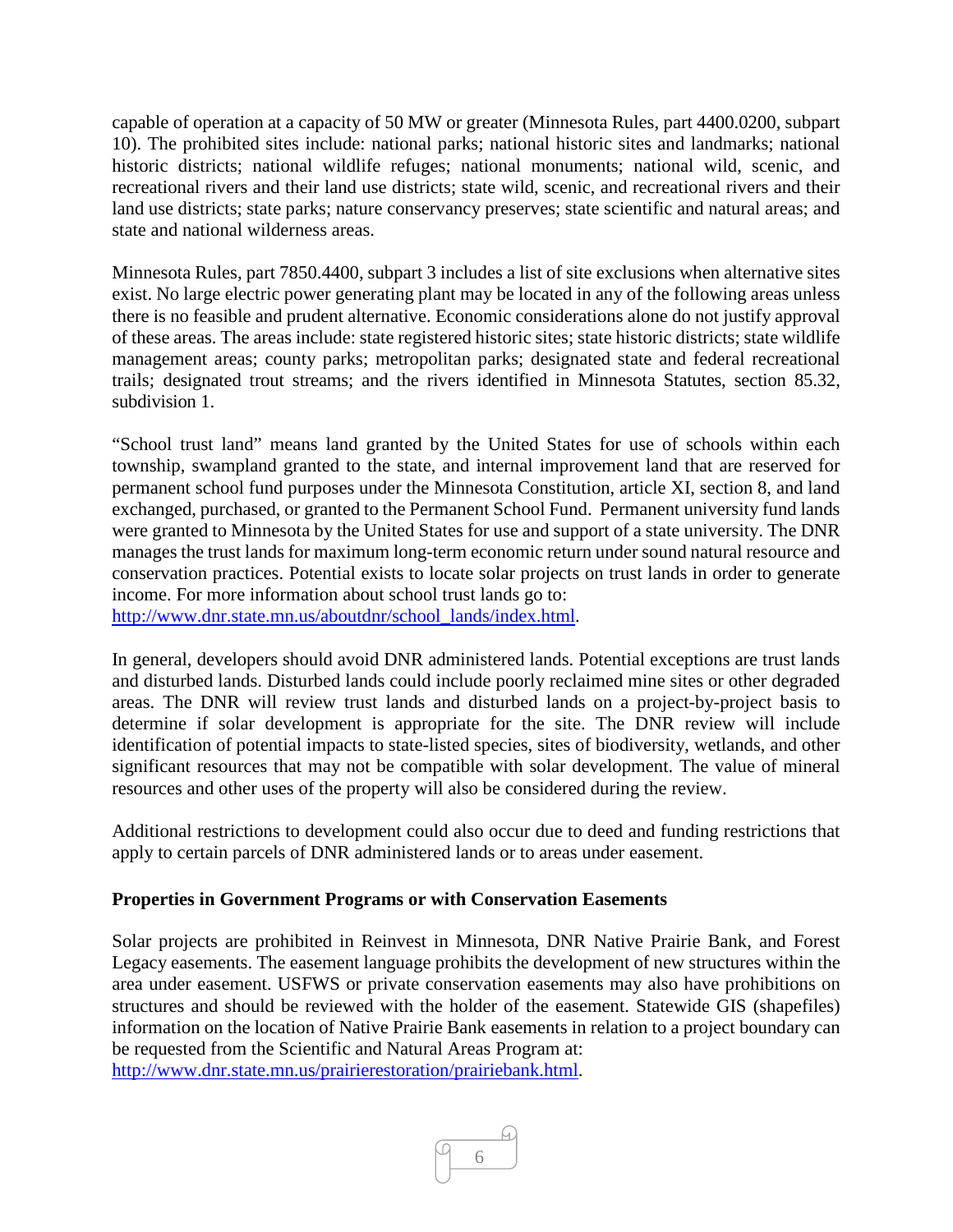# **Design Considerations**

#### **Fencing**

Fencing of a solar site has the potential to disrupt wildlife travel corridors. Project sites should be designed in a manner that does not disrupt significant wildlife travel corridors. Significant wildlife travel corridors are typically associated with streams, rivers, large wetlands, or other habitats. Fences can be modified to allow small openings for small animals to move in and out of the fenced area. Modified fencing for animal passage should only be used for specific sites on an as needed basis.

Fencing that will direct wildlife onto roads, especially high speed roads, should be avoided, as it results in wildlife fatalities and creates a safety issue for the motoring public. The DNR will provide comments during review of individual projects about when the use of fence setbacks from roads is warranted. The setback recommendation will be based on traffic volume and speed, as well as wildlife population levels in the area (primarily deer), and the presence of wildlife travel corridors.

The DNR recommends using 3-4 strand smooth fencing that is 4-5 feet high and does not use barbed wire. The use of a more open type of fencing allows wildlife to freely move in and out of the area. If chain link or woven wire fencing is used, then that fencing should be 8-10 feet high to ensure that deer do not attempt to jump the fence. Barbed wire should not be used at the top of the fence because deer can get entangled in the barbed wire. The result is injuries to the deer, fence repairs, and poor public relations for the operator of the solar project. An alternative design is to include a top guard angled out and upward at 45 degrees with 3-4 strands of smooth wire (no barbs) that would discourage trespassing. Solar developers should also review applicable codes and standards that may influence the type of fencing that is used at a site.

#### **Wildlife Friendly Erosion Control**

Fatalities to snakes, birds, small mammals, and other wildlife occur when they get entangled in erosion control mesh. The DNR recommends the use of biodegradable wildlife friendly erosion control materials for highly erodible areas. Biodegradable materials tend to break down faster than photodegradable materials, especially when the area is shaded. The netting should be flexible, rectangular shaped mesh (not square). The use of biodegradable mesh is most important in areas with state-listed species, and near wooded areas, wetlands, rivers, and lakes. Information on wildlife friendly erosion control can be found at:

[http://files.dnr.state.mn.us/eco/nongame/wildlife-friendly-erosion-control.pdf.](http://files.dnr.state.mn.us/eco/nongame/wildlife-friendly-erosion-control.pdf)

#### **Panels**

A limited number of facilities in other states have reported that birds or insects mistake the glare or polarized light reflection as water. Sporadic fatalities may occur to birds attempting to land on or within the panels. A few species of insects have been documented to simultaneously lay eggs on panels resulting in reproductive failure. Impacts can be minimized by using less reflective panels, or non-polarizing white grids between the panels to break up the polarized reflection of

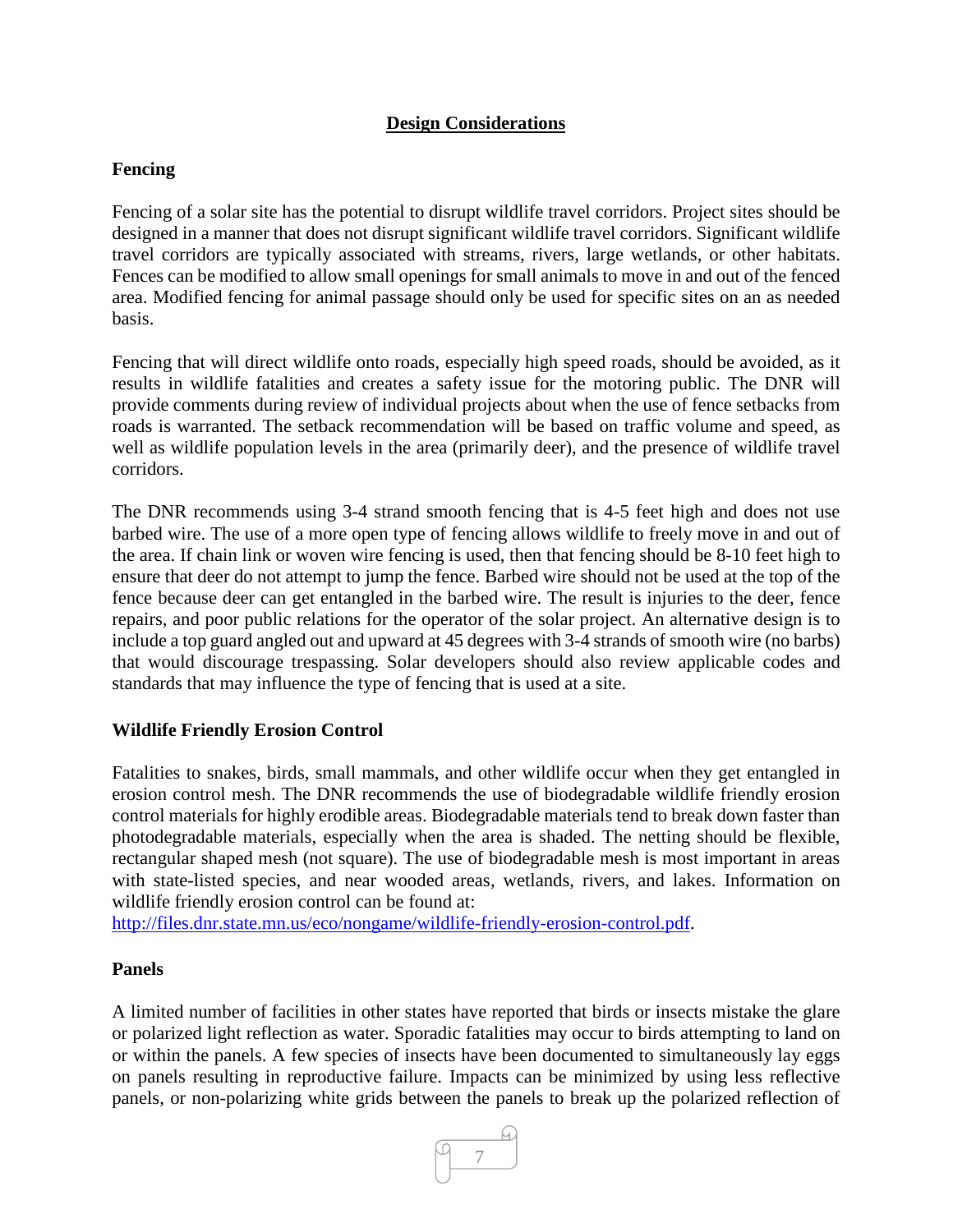light. Another mechanism to reduce the potential for wildlife impacts is to place the panels away from water bodies. Solar developers should report any unusual wildlife events that occur on their site to the permitting authority and the DNR REAE. The monitoring information could then be used to determine if a pattern of impacts is occurring that should be addressed.

# **Vegetation Management**

An opportunity is available to manage vegetation at project sites as short-grass prairie, meadows, or other appropriate wildlife habitat. The DNR encourages solar developers to plant native seed that contains grasses and flowering forbs that are beneficial to wildlife, including pollinators. For additional information on establishing and maintaining prairie to benefit pollinators and other insects go to the following link: [http://www.dnr.state.mn.us/pollinator\\_resources/index.html.](http://www.dnr.state.mn.us/pollinator_resources/index.html) The planting of common milkweed (*Asclepias syriaca*) can be especially beneficial to monarch butterflies (*Danaus plexippus*) since their life cycle relies upon milkweed plants for egg laying and larvae development.

Establishing restored prairie on previously farmed land can provide the following conservation benefits: improved water quality by reducing soil erosion; increased soil water retention; improved soil composition and structure with the extensive root systems of prairie plants; reduced applications of fertilizer and herbicides; and habitat for pollinators and other wildlife.

The Minnesota Prairie Conservation Plan (Plan) provides a resource that promotes the conservation of grasslands, native prairie, and wetlands. The Plan identifies prairie core areas and corridors for connectivity. Avoiding impacts to these resources and establishing prairie at solar sites is a step toward supporting the intent of the Plan. After a solar site is decommissioned, the landowner should consider placing the established prairie into a permanent conservation easement or selling the land to a conservation organization. The Plan can be viewed at: [http://www.dnr.state.mn.us/prairieplan/index.html.](http://www.dnr.state.mn.us/prairieplan/index.html)

# **Invasive Species Control**

Vehicles and heavy equipment can gather and transport plants and soil that can spread invasive plant seeds from one work site to another. The DNR recommends all equipment be cleaned prior to transporting it to a new work site. Equipment cleaning will help prevent the spread of unwanted invasive plants that can become established, outcompete native vegetation, decrease habitat quality, and increase invasive/noxious weed control costs. Controlling invasive plants is especially important if the developer intends to seed the site to native grasses and forbs. Information on equipment cleaning to minimize the introduction and spread of invasive species is available online at:

[http://files.dnr.state.mn.us/natural\\_resources/invasives/terrestrialplants/equipment\\_cleaning\\_to\\_](http://files.dnr.state.mn.us/natural_resources/invasives/terrestrialplants/equipment_cleaning_to_minimize.pdf) [minimize.pdf.](http://files.dnr.state.mn.us/natural_resources/invasives/terrestrialplants/equipment_cleaning_to_minimize.pdf)